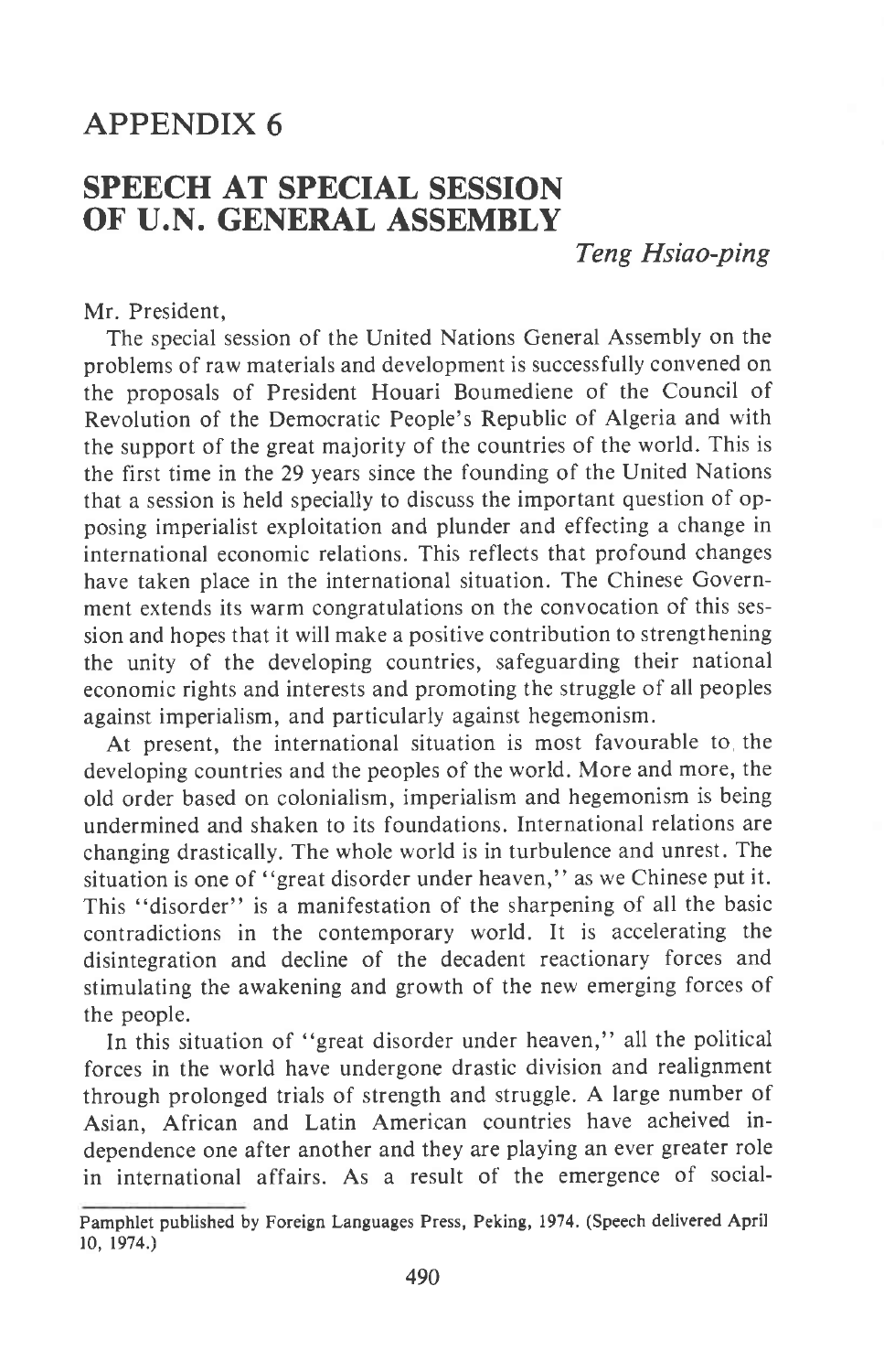imperialism, the socialist camp which existed for a time after World War 2 is no longer in existence. Owing to the law of the uneven development of capitalism, the Western imperialist bloc, too, is disintegrating. Judging from the changes in international relations, the world today actually consists of three parts, or three worlds, that are both interconnected and in contradiction to one another. The United States and the Soviet Union make up the First World. The developing countries in Asia, Africa, Latin America and other regions make up the Third World. The developed countries between the two make up the Second World.

The two superpowers, the United States and the Soviet Union, are vainly seeking world hegemony. Each in its own way attempts to bring the developing countries of Asia, Africa and Latin America under its control and, at the same time, to bully the developed countries that are not their match in strength.

The two superpowers are the biggest international exploiters and oppressors of today. They are the source of a new world war. They both possess large numbers of nuclear weapons. They carry on a keenly contested arms race, station massive forces abroad and set up military bases everywhere, threatening the independence and security of all nations. They both keep subjecting other countries to their control, subversion, interference or aggression. They both exploit other countries economically, plundering their wealth and grabbing their resources, In bullying others, the superpower which flaunts the label of socialism is especially vicious. It has dispatched its armed forces to occupy its "ally" Czechoslovakia and instigated the war to dismember Pakistan. It does not honour its words and is perfidious; it is selfseeking and unscrupulous.

The case of the developed countries in between the superpowers and the developing countries is a complicated one. Some of them still retain colonialist relations of one form or another with Third World countries, and a country Iike Portugal even continues with its barbarous colonial rule. An end must be put to this state of affairs. At the same time, all these developed countries are in varying degrees controlled, threatened or bullied by the one superpower or the other. Some of them have in fact been reduced by a superpower to the position of dependencies under the signboard of its so-called "family." In varying degrees, all these countries have the desire of shaking off superpower enslavement or control and safeguarding their national independence and the integrity of their sovereignty.

The numerous developing countries have long suffered from colonialist and imperialist oppression and exploitation. They have won political independence, yet all of them still face the historic task of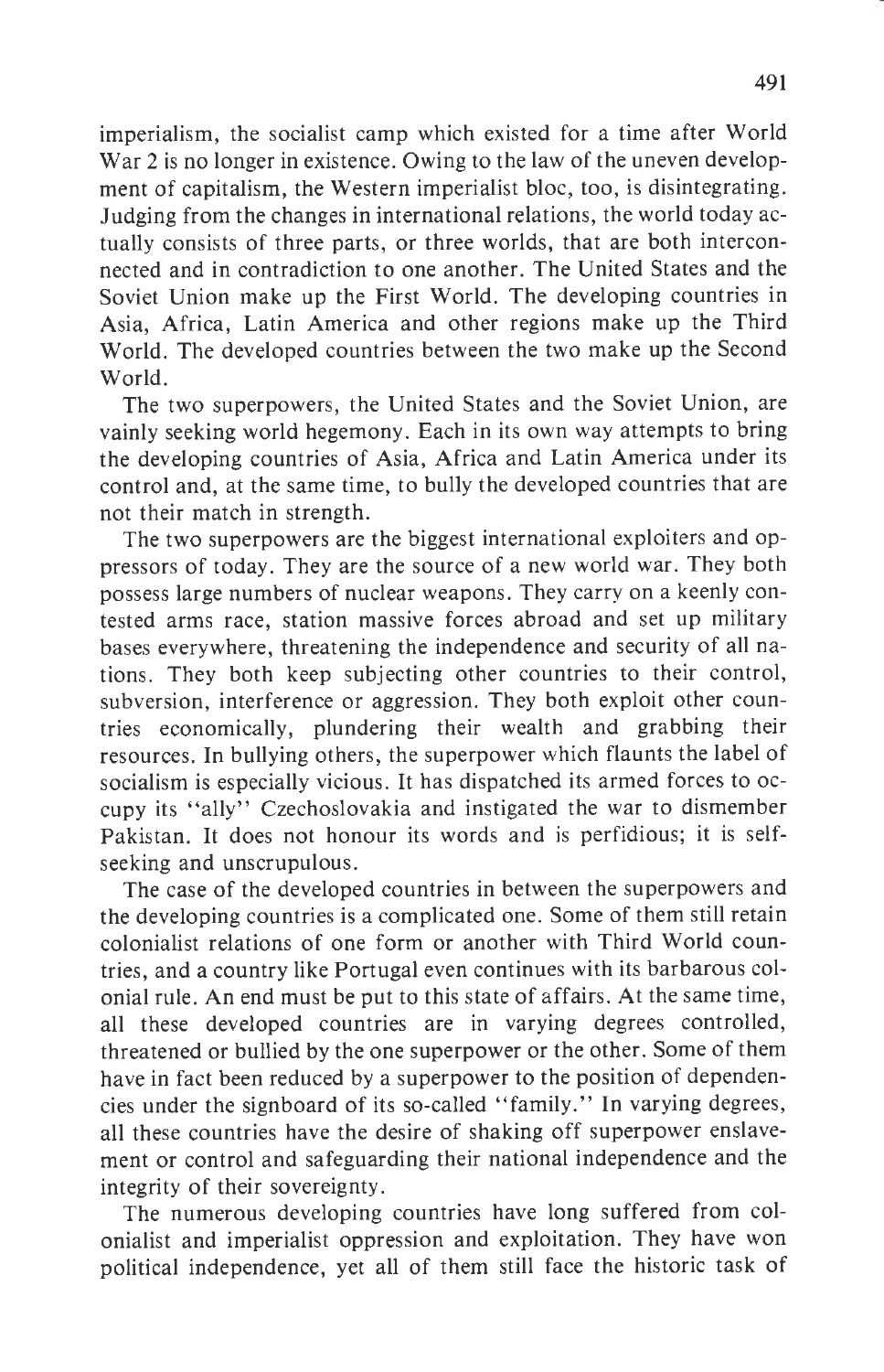clearing out the remnant forces of colonialism, developing the national economy and consolidating national independence. These countries cover vast territories, encompass a large population and abound in natural resources. Having suffered the heaviest oppression, they have the strongest desire to oppose oppression and seek liberation and development. In the struggle for national liberation and independence, they have demonstrated immense power and continually won splendid victories. They constitute a revolutionary motive force propelling the wheel of world history and are the main force combating colonialism, imperialism, and particularly the superpowers.

Since the two superpowers are contending for world hegemony, the contradiction between them is irreconcilable; one either overpowers the other, or is overpowered. Their compromise and collusion can only be partial, temporary and relative, while their contention is all-embracing, permanent and absolute. In the final analysis, the so-called "balanced reduction of forces" and "strategic arms Iimitation" are nothing but empty talk, for in fact there is no "balance," nor can there possibly be "limitation." They may reach certain agreements, but their agreements are only a facade and a deception. At bottom, they are aiming at greater and fiercer contention. The contention between the superpowers extends over the entire globe. Strategically, Europe is the focus of their contention, where they are in constant tense confrontation. They are intensifying their rivalry in the Middle East, the Mediterranean, the Persian Gulf, the Indian Ocean and the Pacific. Every day, they talk about disarmament but are actually engaged in arms expansion. Every day, they talk about "detente" but are actually creating tension. Wherever they contend, turbulence occurs. So long as imperialism and social-imperialism exist, there definitely will be no tranquillity in the world, nor will there be "lasting peace." Either they will fight each other, or the people will rise in revolution. It is as Chairman Mao Tsetung has said: "The danger of a new world war still exists, and the people of all countries must get prepared. But revolution is the main trend in the world today."

The two superpowers have created their own antithesis. Acting in the way of the big bullying the small, the strong domineering over the weak and the rich oppressing the poor, they have aroused strong resistance among the Third World and the people of the whole world. The people of Asia, Africa and Latin America have been winning new victories in their struggles against colonialism, imperialism, and particularly hegemonism. The Indochinese peoples are continuing to press forward in their struggles against U.S. imperialist aggression and for national liberation. In the 4th Middle East war, the people of the Arab countries and Palestine broke through the control of the two superpowers and the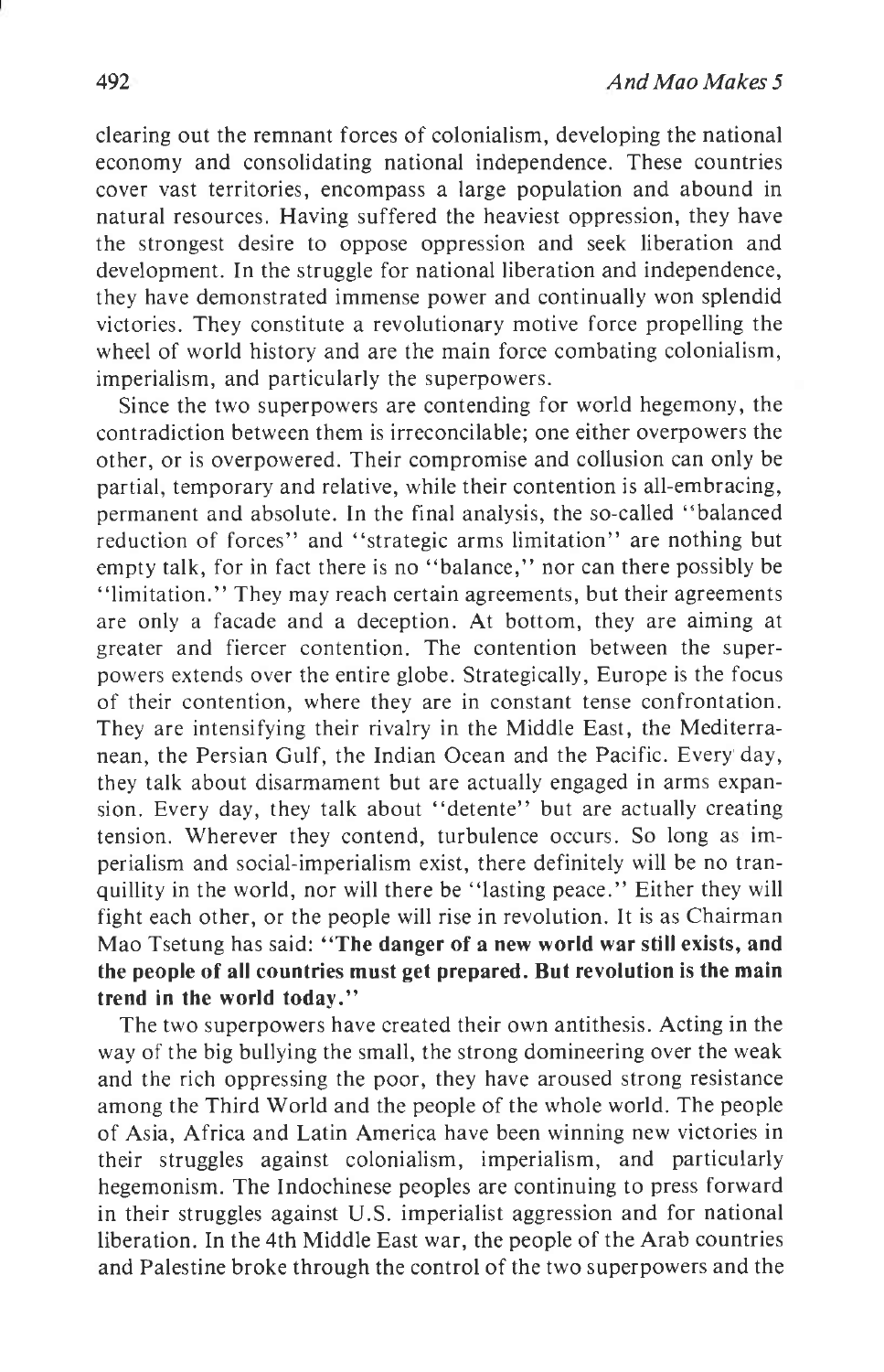state of "no war, no peace" and won a tremendous victory over the Israeli aggressors. The African people's struggles against imperialism, colonialism and racial discrimination are developing in depth. The Republic of Guinea-Bissau was born in glory amidst the flames of armed struggle. The armed struggles and mass movements carried out by the peoples of Mozambique, Angola, Zimbabwe, Namibia and Azania against Portuguese colonial rule and white racism in South Africa and Southern Rhodesia are surging ahead vigorously. The struggle to defend sea rights initiated by Latin American countries has grown into a worldwide struggle against the maritime hegemony of the two superpowers. The l0th Assembly of the Heads of State and Government of the Organization of African Unity, the 4th Summit Conference of the Non-Aligned Countries, the Arab Summit Conference and the Islamic Summit Conference successively voiced strong condemnation against imperialism, colonialism, neo-colonialism, hegemonism, Zionism and racism, demonstrating the developing countries' firm will and determination to strengthen their unity and support one another in their common struggle against the hated enemies. The struggles of the Asian, African and Latin American countries and people, advancing wave upon wave, have exposed the essential weakness of imperialism, and particularly the superpowers, which are outwardly strong but inwardly feeble, and dealt heavy blows at their wild ambitions to dominate the world.

The hegemonism and power politics of the two superpowers have also aroused strong dissatisfaction among the developed countries of the Second World. The struggles of these countries against superpower control, interference, intimidation, exploitation and shifting of economic crises are growing day by day. Their struggles also have <sup>a</sup> significant impact on the development of the international situation.

Innumerable facts show that all views that overestimate the strength of the two hegemonic powers and underestimate the strength of the people are groundless. It is not the one or two superpowers that are really powerful; the really powerful are the Third World and the people of all countries uniting together and daring to fight and daring to win. Since numerous Third World countries and people were able to achieve political independence through protracted struggle, certainly they will also be able, on this basis, to bring about through sustained struggle a thorough change in the international economic relations which are based on inequality, control and exploitation and thus create essential conditions for the independent development of their national economy by strengthening their unity and allying themselves with other countries subjected to superpower bullying as well as with the people of the whole world, including the people of the United States and the Soviet Union.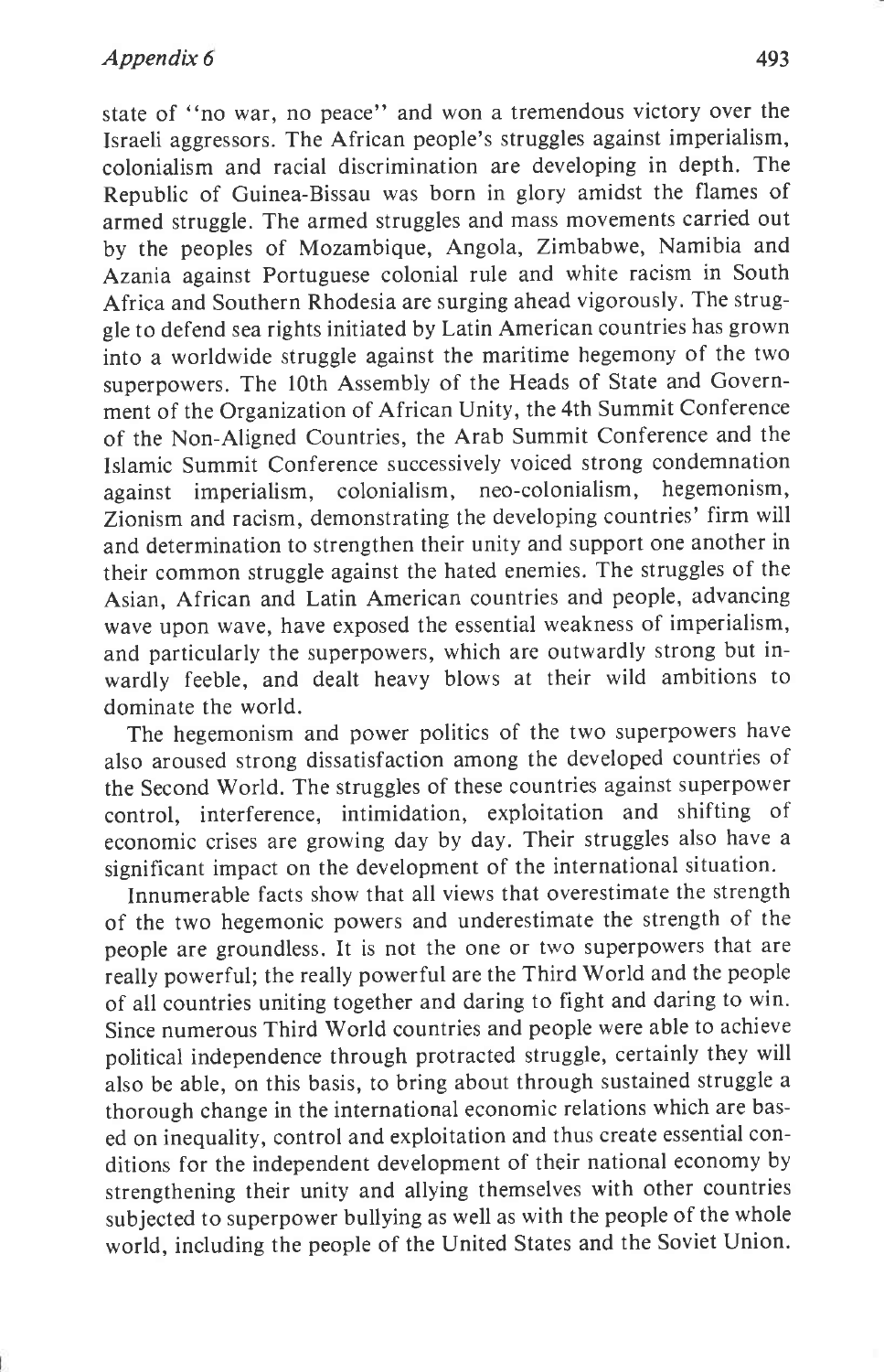Mr. President,

The essence of the problems of raw materials and development is the struggle of the developing countries to defend their state sovereignty, develop their national economy and combat imperialist, and particularly superpower, plunder and control. This is a very important aspect of the current struggle of the Third World countries and people against colonialism, imperialism and hegemonism.

As we all know, in the last few centuries colonialism and imperialism unscrupulously enslaved and plundered the people of Asia, Africa and Latin America. Exploiting the cheap labour power of the local people and their rich natural resources and imposing a lopsided and singleproduct economy, they extorted superprofits by grabbing low-priced farm and mineral products, dumping their industrial goods, strangling national industries and carrying on an exchange of unequal values. The richness of the developed countries and the poverty of the developing countries are the result of the colonialist and imperialist policy of plunder.

In many Asian, African and Latin American countries that have won political independence, the economic lifelines are still controlled by colonialism and imperialism in varying degrees, and the old economic structure has not changed fundamentally. The imperialists, and particularly the superpowers, have adopted neo-colonialist methods to continue and intensify their exploitation and plunder of the developing countries. They export capital to the developing countries and build there a "state within a state" by means of such international monopoly organizations as "trans-national corporations" to carry out economic plunder and political interference. Taking advantage of their monopoly position in international markets, they reap fabulous profits by raising the export prices of their own products and forcing down those of raw materials from the developing countries. Moreover, with the deepening of the political and economic crises of capitalism and the sharpening of their mutual competition, they are further intensifying their plunder of the developing countries by shifting the economic and monetary crises on to the latter.

It must be pointed out that the superpower which styles itself <sup>a</sup> socialist country is by no means less proficient at neo-colonialist economic plunder. Under the name of so-called "economic cooperation" and "international division of labour," it uses high-handed measures to extort superprofits in its "family." In profiting at others' expense, it has gone to lengths rarely seen even in the case of other imperialist countries. The "joint enterprises" it runs in some countries under the signboard of "aid" and "support" are in essence copies of "trans-national corporations." Its usual practice is to tag a high price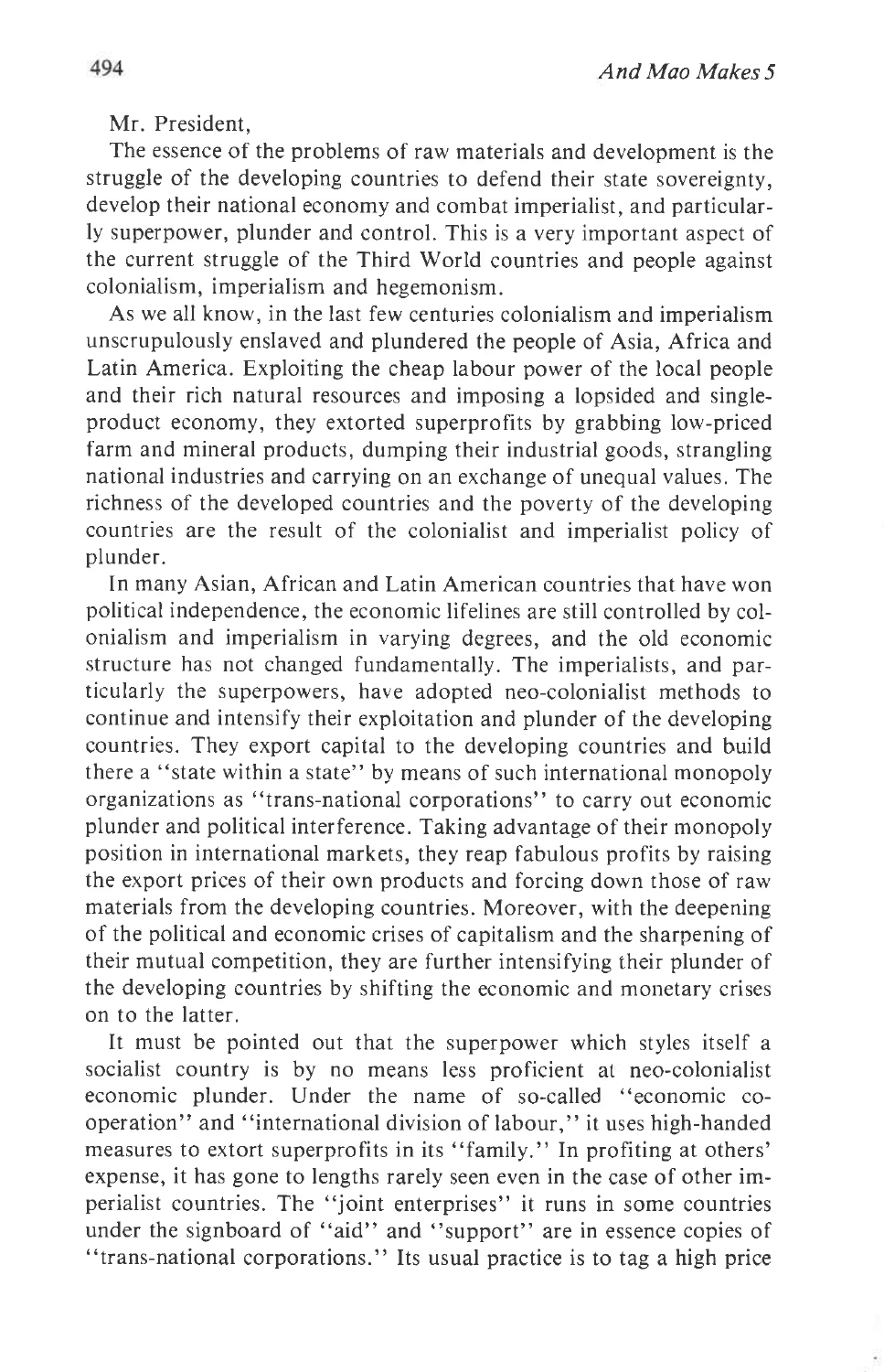on out-moded equipment and substandard weapons and exchange them for strategic raw materials and farm produce of the developing countries. Selling arms and ammunition in a big way, it has become an international merchant of death. It often takes advantage of others' difficulties to press for the repayment of debts. In the recent Middle East war, it bought Arab oil at a low price with the large amount of foreign exchange it had earned by peddling munitions, and then sold it at a high price, making staggering profits in the twinkling of an eye. Moreover, it preaches the theory of "limited sovereignty," alleges that the resources of developing countries are international property, and even asserts that "the sovereignty over the natural resources is depending to a great extent upon the capability of utilizing these resources by the industry of the developing countries." These are out-and-out imperialist fallacies. They are even more undisguised than the so-called "inter-dependence" advertised by the other superpower, which actually means retaining the exploitative relationship. A socialist country that is true to its name ought to follow the principle of internationalism, sincerely render support and assistance to oppressed countries and nations and help them develop their national economy. But this superpower is doing exactly the opposite. This is additional proof that it is socialism in words and imperialism in deeds.

Plunder and exploitation by colonialism, imperialism, and particularly by the superpowers, are making the poor countries poorer and the rich countries richer, further widening the gap between the two. Imperialism is the greatest obstacle to the liberation of the developing countries and to their progress. It is entirely right and proper for the developing countries to terminate imperialist economic monopoly and plunder, sweep away these obstacles and take all necessary measures to protect their economic resources and other rights and interests.

The doings of imperialism, and particularly the superpowers, can in no way check the triumphant advance of the developing countries along the road of economic liberation. In the recent Middle East war, the Arab countries, united as one, used oil as a weapon with which they dealt a telling blow at Zionism and its supporters. They did well, and rightly too. This was a pioneering action taken by developing countries in their struggle against imperialism. It greatly heightened the fighting spirit of the people of the Third World and deflated the arrogance of imperialism. It broke through the international economic monopoly long maintained by imperialism and fully demonstrated the might of <sup>a</sup> united struggle waged by developing countries. If imperialist monopolies can gang up to manipulate the markets at will, to the great detriment of the vital interests of the developing countries, why can't developing countries unite to break imperialist monopoly and defend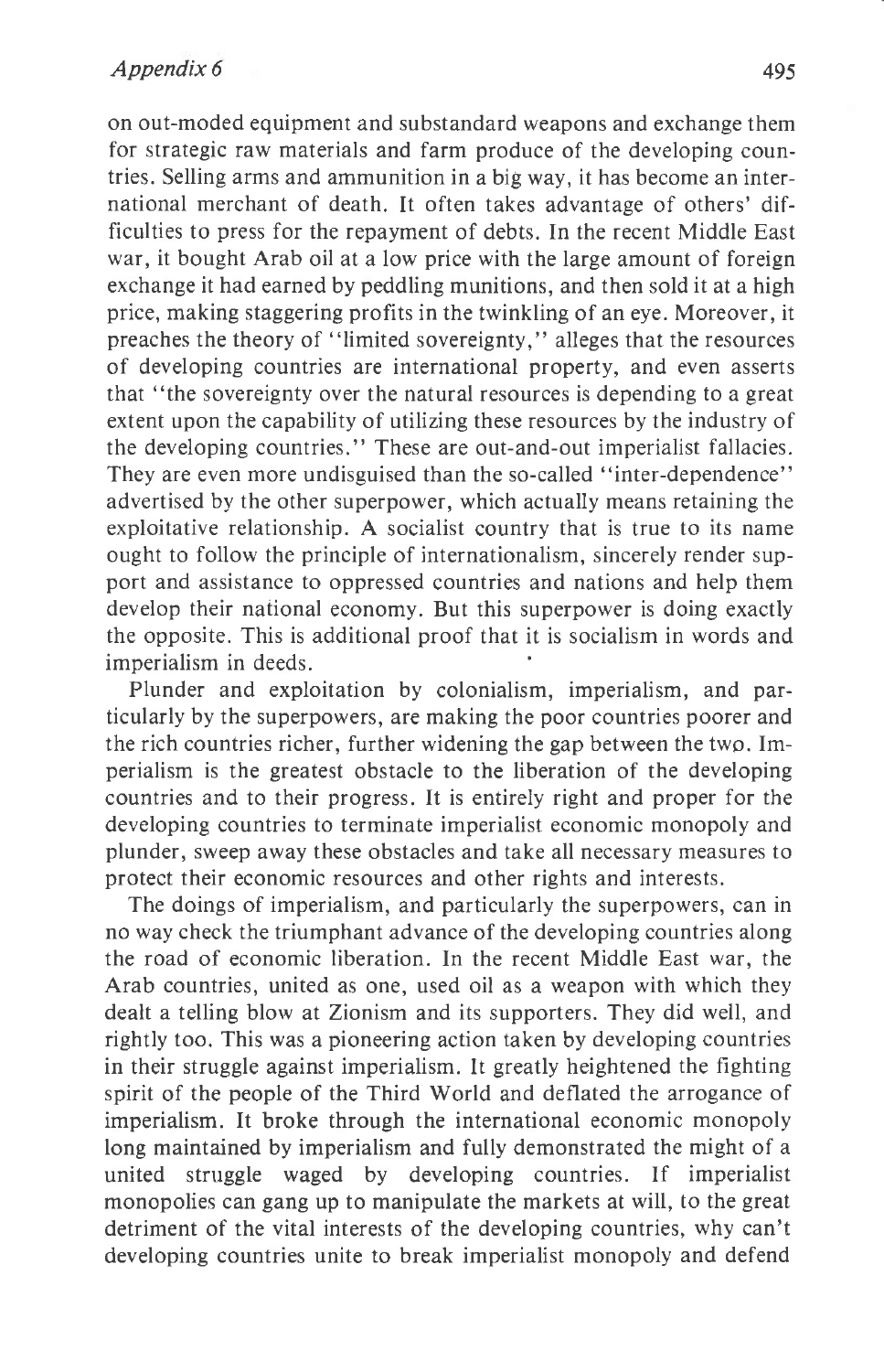their own economic rights and interests? The oil battle has broadened people's vision. What was done in the oil battle should and can be done in the case of other raw materials.

It must be pointed out further that the significance of the developing countries' struggle to defend their natural resources is by no means confined to the economic field. In order to carry out arms expansion and war preparations and to contend for world hegemony, the superpowers are bound to plunder rapaciously the resources of the Third World. Control and protection of their own resources by the developing countries are essential, not only for the consolidation of their political independence and the development of their national economy, but also for combating superpower arms expansion and war preparations and stopping the superpowers from launching wars of aggression.

Mr. President,

We maintain that the safeguarding of political independence is the first prerequisite for a Third World country to develop its economy. In achieving political independence, the people of a country have only taken the first step, and they must proceed to consolidate this independence, for there still exist remnant forces of colonialism at home and there is still the danger of subversion and aggression by imperialism and hegemonism. The consolidation of political independence is necessarily a process of repeated struggles. In the final analysis, political independence and economic independence are inseparable. Without political independence, it is impossible to achieve economic independence; without economic independence, a country's independence is incomplete and insecure.

The developing countries have great potentials for developing their economy independently. As long as a country makes unremitting efforts in the light of its own specific features and conditions and advances along the road of independence and self-reliance, it is fully possible for it to attain gradually a high level of development never reached by previous generations in the modernization of its industry and agriculture. The ideas of pessimism and helplessness spread by imperialism in connection with the question of the development of developing countries are all unfounded and are being disseminated with ulterior motives.

By self-reliance we mean that a country should mainly rely on the strength and wisdom of its own people, control its own economic Iifelines, make full use of its own resources, strive hard to increase food production and develop its national economy step by step and in a planned way. The policy of independence and self-reliance in no way means that it should be divorced from the actual conditions of a country; instead, it requires that distinction must be made between different cir-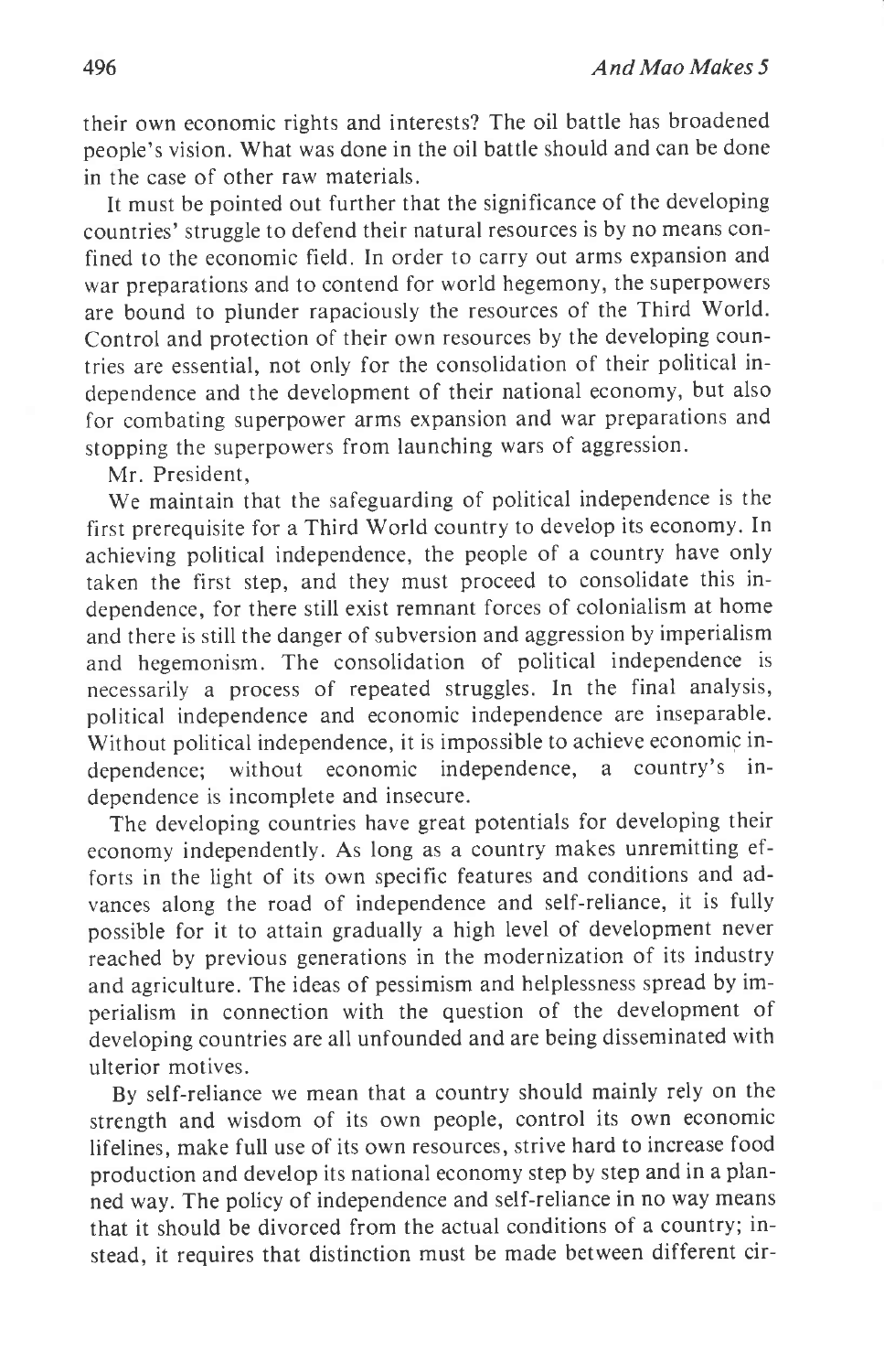## Appendix 6

cumstances, and that each country should work out its own way of practising self-reliance in the light of its specific conditions. At the present stage, a developing country that wants to develop its national economy must first of all keep its natural resources in its own hands and gradually shake off the control of foreign capital. In many developing countries, the production of raw materials accounts for <sup>a</sup> considerable proportion of the national economy. If they can take in their own hands the production, use, sale, storage and transport of raw materials and sell them at reasonable prices on the basis of equitable trade relations in exchange for a greater amount of goods needed for the growth of their industrial and agricultural production, they will then be able to resolve step by step the difficulties they are facing and pave the way for an early emergence from poverty and backwardness.

Self-reliance in no way means "self-seclusion" and rejection of foreign aid. We have always considered it beneficial and necessary for the development of the national economy that countries should carry on economic and technical exchanges on the basis of respect for state sovereignty, equality and mutual benefit, and the exchange of needed goods to make up for each other's deficiencies.

Here we wish to emphasize the special importance of economic cooperation among the developing countries. The Third World countries shared a common lot in the past and now face the common tasks of opposing colonialism, neo-colonialism and great-power hegemonism, developing the national economy and building their respective countries. We have every reason to unite more closely, and no reason to become estranged from one another. The imperialists, and particularly the superpowers, are taking advantage of temporary differences among us developing countries to sow dissension and disrupt unity so as to continue their manipulation, control and plunder. We must maintain full vigilance, Differences among us developing countries can very well be resolved, and should be resolved, through consultations among the parties concerned. We are glad that, on the question of oil, the developing countries concerned are making active efforts and seeking appropriate ways to find a reasonable solution. We, the developing countries, should not only support one another politically but also help each other economically. Our co-operation is a co-operation based on true equality and has broad prospects.

Mr. President,

The Third World countries strongly demand that the present extremely unequal international economic relations be changed, and they have made many rational proposals of reform. The Chinese Government and people warmly endorse and firmly support all just propositions made by Third World countries.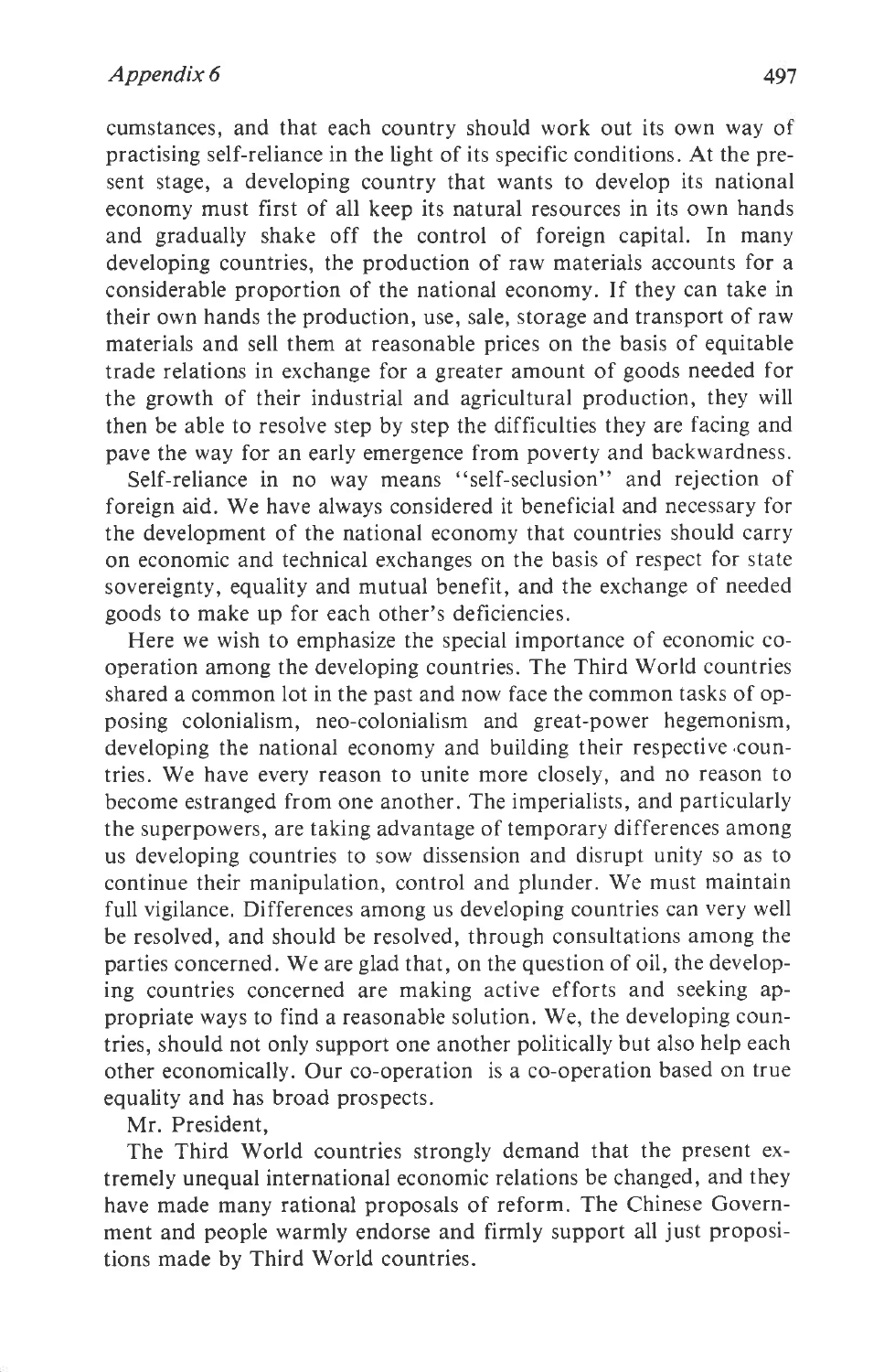We hold that in both political and economic relations, countries should base themselves on the Five Principles of mutual respect for sovereignty and territorial integrity, mutual non-aggression, noninterference in each other's internal affairs, equality and mutual benefit, and peaceful coexistence. We are opposed to the establishment of hegemony and spheres of influence by any country in any part of the world in violation of these principles.

We hold that the affairs of each country should be managed by its own people. The people of the developing countries have the right to choose and decided on their own social and economic systems. We support the permanent sovereignty of the developing countries over their own natural resources as well as their exercise of it. We support the actions of the developing countries to bring all foreign capital, and particularly "trans-national corporations," under their control and management, up to and including nationalization. We support the position of the developing countries for the development of their national economy through "individual and collective self-reliance."

We hold that all countries, big or small, rich or poor, should be equal, and that international economic affairs should be jointly managed by all the countries of the world instead of being monopolized by the one or two superpowers. We support the full right of the developing countries, which comprise the great majority of the world's population, to take part in all decision-making on international trade, monetary, shipping and other matters.

We hold that international trade should be based on the principles of equality, mutual benefit and the exchange of needed goods. We support the urgent demand of the developing countries to improve trade terms for their raw materials, primary products and semi-manufactured and manufactured goods, to expand their market and to fix equitable and favourable prices. We support the developing countries in establishing various organizations of raw material exporting countries for a united struggle against colonialism, imperialism and hegemonism.

We hold that economic aid to the developing countries must strictly respect the sovereignty of the recipient countries and must not be accompanied by any political or military conditions and the extortion of any special privileges or excessive profits. Loans to the developing countries should be interest-free or low-interest and allow for delayed repayment of capital and interest, or even reduction and cancellation of debts in case of necessity. We are opposed to the exploitation of developing countries by usury or blackmail in the name of aid.

We hold that technology transferred to the developing countries must be practical, efficient, economical and convenient for use. The experts and other personnel dispatched to the recipient countries have the